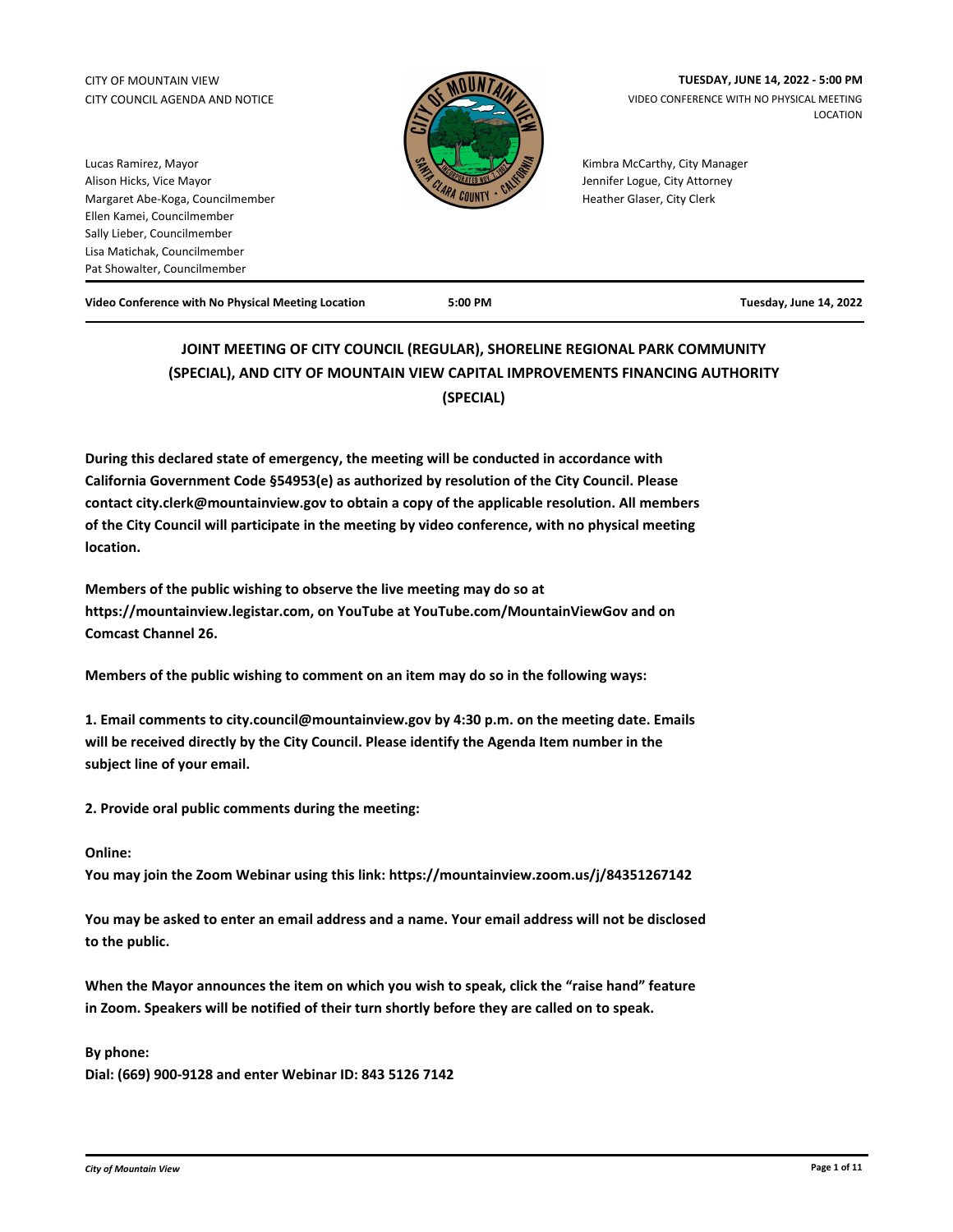**When the Mayor announces the item on which you wish to speak, dial \*9. Phone participants will be called on by the last two digits of their phone number. When the Mayor calls your name to provide public comment, if you are participating via phone, please press \*6 to unmute yourself.**

**For instructions on using the "raise hand" feature in Zoom, visit https://mountainview.gov/raise\_hand.**

**When called to speak, please limit your comments to the time allotted (up to 3 minutes, at the discretion of the Mayor).**

#### **5:00 P.M.-STUDY SESSION**

- **1. CALL TO ORDER**
- **2. ROLL CALL**
- **3. STUDY SESSION**

#### **3.1 [Draft 2023-2031 Housing Element](http://mountainview.legistar.com/gateway.aspx?m=l&id=6088)**

Recommendation(s): The purpose of this Study Session is for the City Council to review and provide input on the Draft 2023-31 Housing Element.

Attachment(s): study Session Memo

[ATT 1 - Draft 2023-31 Housing Element](http://mountainview.legistar.com/gateway.aspx?M=F&ID=e7f86516-8f8e-4ed4-ac8c-54eea33c8762.pdf) [ATT 2 - Public Correspondence](http://mountainview.legistar.com/gateway.aspx?M=F&ID=2e607422-0969-4986-aedc-726a3105d611.pdf)

#### **6:30 P.M.-REGULAR SESSION**

#### **1. CALL TO ORDER/PLEDGE OF ALLEGIANCE**

**2. ROLL CALL**

#### **3. PRESENTATIONS**

These are presentations only. The City Council will not take any action.

- **3.1 [Pride Month Proclamation](http://mountainview.legistar.com/gateway.aspx?m=l&id=6256)**
- **3.2 [LifeMoves Presentation on LifeMoves Mountain View Interim Housing Community \(a](http://mountainview.legistar.com/gateway.aspx?m=l&id=6462)  Project Homekey site)**

## **4. CONSENT CALENDAR**

These items will be approved by one motion unless any member of the Council or audience wishes to remove an item for discussion. The reading of the full text of ordinances and resolutions will be waived unless a Councilmember requests otherwise.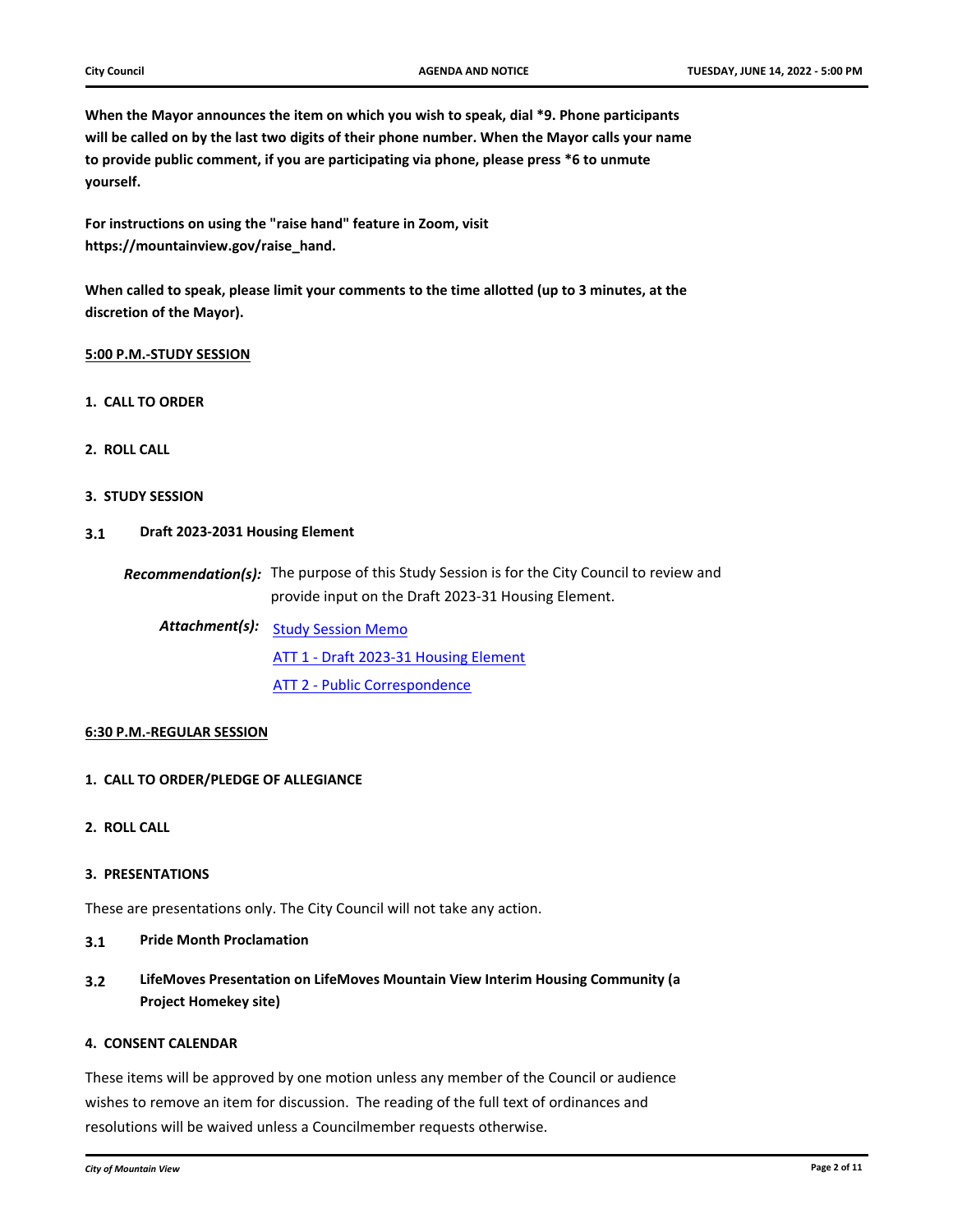**4.1 [Approve Minutes](http://mountainview.legistar.com/gateway.aspx?m=l&id=6342)**

# Recommendation(s): Acting as the City Council, Board of Directors of the Shoreline Regional Park Community and the Board of Directors of the Mountain View Capital Improvements Financing Authority, approve the meeting minutes of June 22, 2021, April 23, 2022, April 26, 2022 and May 10, 2022. [06-22-21 MVCIFA Minutes](http://mountainview.legistar.com/gateway.aspx?M=F&ID=22127ba2-4947-42d7-894e-0f8ca7f01f6a.pdf) *Attachment(s):* [04-23-22 Council Minutes](http://mountainview.legistar.com/gateway.aspx?M=F&ID=3b2e5fc2-83f7-4270-b7b6-933783bf2b14.pdf) [04-26-22 Council and Shoreline Minutes](http://mountainview.legistar.com/gateway.aspx?M=F&ID=edfd070d-e8f7-450a-bfe5-6b1b019c1e56.pdf) [05-10-22 Council Minutes](http://mountainview.legistar.com/gateway.aspx?M=F&ID=a602a329-3f7b-4bf5-9404-39f1dd7f9498.pdf) **4.2 [Precise Plan Development Impact Fees and East Whisman Precise Plan Development](http://mountainview.legistar.com/gateway.aspx?m=l&id=6494)  Impact Fee Ordinance (Second Reading)** Recommendation(s): Adopt an Ordinance of the City of Mountain View Adding Chapter 47 to

the Mountain View City Code Regarding Precise Plan Development Impact Fees and the East Whisman Precise Plan Development Impact Fee (Attachment 1 to the Council report). (First reading: 4-1-0; Showalter no; Hicks recused; Kamei absent)

## Attachment(s): <u>[Council Report](http://mountainview.legistar.com/gateway.aspx?M=F&ID=eb2677d4-8b9f-421c-8882-c2eedd1ead1c.pdf)</u>

[ATT 1 - Ordinance](http://mountainview.legistar.com/gateway.aspx?M=F&ID=335efe99-952c-43f2-9811-540354546cf8.pdf)

## **4.3 [Adoption of an Ordinance to Prohibit Parking of All Vehicles from 2:00 a.m. to 6:00 a.m. at](http://mountainview.legistar.com/gateway.aspx?m=l&id=6542)  Designated Locations (Second Reading)**

Recommendation(s): Adopt an Ordinance of the City of Mountain View Amending Chapter 19, Article VIII, Division 3, Section 19.71, of the Mountain View City Code Relating to Prohibited Parking Between 2:00 a.m. to 6:00 a.m., to be read in title only, further reading waived (Attachment 1 to the Council Report). (First reading: 6-0; Kamei absent)

## Attachment(s): <u>[Council Report](http://mountainview.legistar.com/gateway.aspx?M=F&ID=59fc93fe-9aab-45fc-aa37-cefc04259d8c.pdf)</u>

[ATT 1 - Ordinance](http://mountainview.legistar.com/gateway.aspx?M=F&ID=dffa5ef3-22ba-4fc7-ade8-f6f92101ab32.pdf)

## **4.4 [AB 361 Resolution to Continue Remote Public Meetings During State of Emergency](http://mountainview.legistar.com/gateway.aspx?m=l&id=6458)**

Recommendation(s): Adopt a Resolution of the City Council of the City of Mountain View Authorizing and Continuing Virtual Meetings of City Council, Committees, Boards and Commissions Pursuant to AB 361 and Making Required Findings, to be read in title only, further reading waived (Attachment 1 to the Council report).

Attachment(s): <u>[Council Report](http://mountainview.legistar.com/gateway.aspx?M=F&ID=6a8a4597-9e75-4bc4-82c3-5ece44e881cb.pdf)</u>

[ATT 1 - Resolution](http://mountainview.legistar.com/gateway.aspx?M=F&ID=4ddbb756-bb46-4325-a3e6-d2b76b732b14.pdf)

**4.5 [Renewal of Downtown Parking Maintenance and Operation Assessment District for Fiscal](http://mountainview.legistar.com/gateway.aspx?m=l&id=6246)**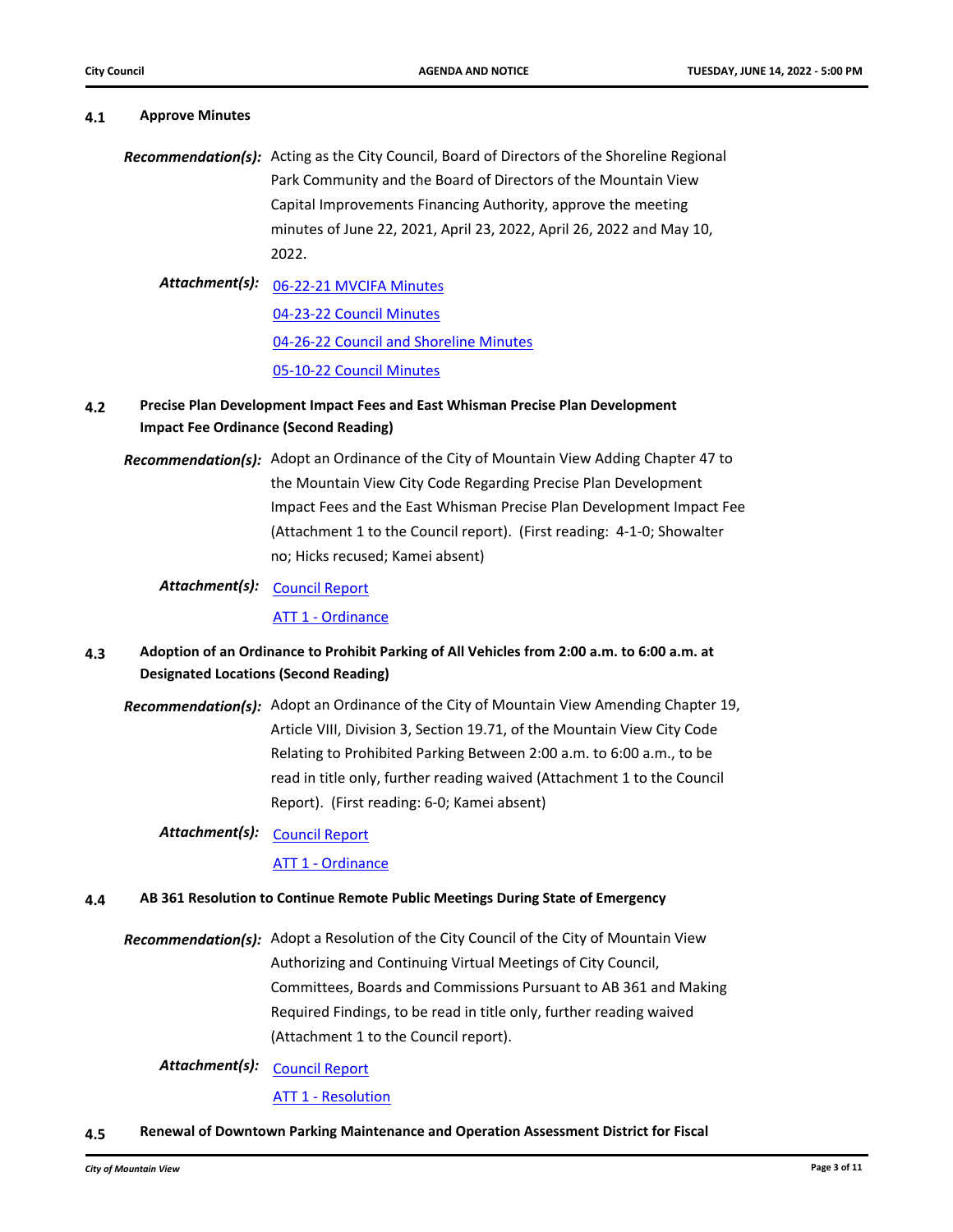## **[Year 2022-23](http://mountainview.legistar.com/gateway.aspx?m=l&id=6246)** Recommendation(s): Adopt a Resolution of the City Council of the City of Mountain View Approving the Annual Engineer's Report for the Downtown Parking Maintenance and Operation Assessment District No. 2 for Fiscal Year 2022-23 and Authorizing Its Delivery to Santa Clara County, to be read in title only, further reading waived (Attachment 1 to the Council report). Attachment(s): <u>[Council Report](http://mountainview.legistar.com/gateway.aspx?M=F&ID=85b9b7cf-efbb-4bce-b397-a409ada675e8.pdf)</u>

**[ATT 1 - Resolution](http://mountainview.legistar.com/gateway.aspx?M=F&ID=96f81c2b-efd3-46e7-b702-91ce8737d103.pdf)** 

### **[ATT 2 - Downtown Parking Map](http://mountainview.legistar.com/gateway.aspx?M=F&ID=ffb53fdb-e176-4ede-a95c-e0ac7c30a820.pdf)**

#### **4.6 [Final Map Approval, Tract No. 10583, 1001 North Shoreline Boulevard](http://mountainview.legistar.com/gateway.aspx?m=l&id=6453)**

Recommendation(s): Adopt a Resolution of the City Council of the City of Mountain View Approving the Final Map of Tract No. 10583, 1001 North Shoreline Boulevard, Accepting Dedications, and Making Findings as Required by the City Code, to be read in title only, further reading waived (Attachment 1 to the Council report).

## Attachment(s): <u>[Council Report](http://mountainview.legistar.com/gateway.aspx?M=F&ID=f5b8e620-ece5-4d21-ae26-934bdf0722a9.pdf)</u>

[ATT 1 - Resolution](http://mountainview.legistar.com/gateway.aspx?M=F&ID=f41b7eae-f441-4d54-9eba-db8624d50331.pdf)

[ATT 2 - Vesting Tentative Map Conditions](http://mountainview.legistar.com/gateway.aspx?M=F&ID=44e37f03-77bc-408c-a12d-7800637a1cd4.pdf)

- **4.7 [CDBG/HOME Loan Agreement for Acquisition and Rehabilitation of Crestview Hotel \(901](http://mountainview.legistar.com/gateway.aspx?m=l&id=6214)  East El Camino Real) as Permanent Housing** 
	- Recommendation(s): Authorize the City Manager or designee to negotiate and execute a loan agreement(s) with the County of Santa Clara and/or Jamboree Housing Corporation in an amount up to \$5.3 million in Community Development Block Grant and Home Investment Partnership Program funds, as allocated in the Fiscal Year 2021-22 and Fiscal Year 2022-23 Annual Action Plans, for the acquisition and/or rehabilitation of the Crestview Hotel for permanent housing and to negotiate and execute related agreements, as necessary.

Attachment(s): [Council Report](http://mountainview.legistar.com/gateway.aspx?M=F&ID=7c9c743a-e8a4-48a0-8e73-e6c6c2228a69.pdf)

- **4.8 Continuation of 24/7 Safe Parking Program Operation for City-Secured Sites and [Authorization of Associated Agreements, and Adoption of Resolution Extending the](http://mountainview.legistar.com/gateway.aspx?m=l&id=6460)  Declaration of a Shelter Crisis**
	- Recommendation(s): 1. Authorize the City Manager or designee to amend the lease agreement with the County of Santa Clara for the use of Shoreline Amphitheatre Lot B for safe parking, to extend the agreement through June 30, 2023.
		- 2. Authorize the City Manager or designee to amend the lease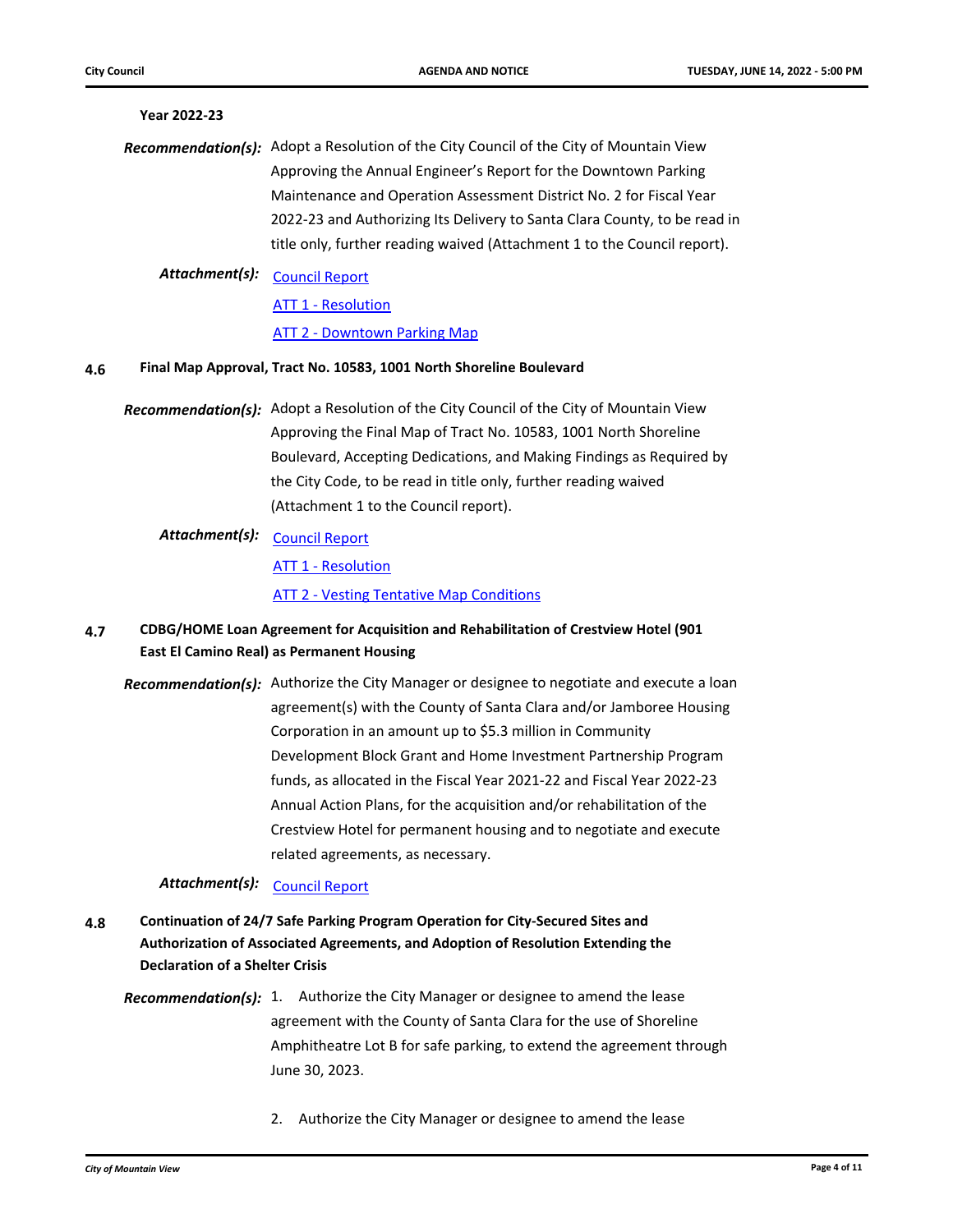agreement with the County of Santa Clara for the use of the Evelyn lot for safe parking to extend the agreement through June 30, 2023 and modify the 10' fire safety buffer around the passenger vehicle spaces that can be used for either living or commuter parking purposes, to only be required for those spaces used for living purposes.

3. Authorize the City Manager or designee to amend the lease agreement with Terra Bella II, LLC (an Alta Housing company), for use of the Terra Bella lot for safe parking through June 30, 2023.

4. Authorize the City Manager or designee to amend the sublease agreement with the County of Santa Clara for the use of the Terra Bella lot for safe parking, to extend the agreement through June 30, 2023.

5. Authorize the City Manager or designee to enter into an agreement with the County of Santa Clara for the operation of safe parking sites through a contracted service provider and a case worker for Permanent Supportive Housing in a total amount not to exceed \$525,000 for a one-year term beginning July 1, 2022 and ending June 30, 2023.

6. Authorize the City Manager or designee to execute an agreement with the Community Services Agency of Mountain View and Los Altos for case management/housing information and referral services through June 30, 2023, for a total agreement amount not to exceed \$120,000 for Fiscal Year 2022-23.

7. Adopt a Resolution of the City Council of the City of Mountain View Amending Resolution No. 18301, as Amended by Resolution No. 18462, Declaring a Shelter Crisis, Extending the Duration of the Declaration Until June 30, 2024, to be read in title only, further reading waived (Attachment 1 to the Council report).

## Attachment(s): <u>[Council Report](http://mountainview.legistar.com/gateway.aspx?M=F&ID=13137d2e-239e-49ec-967e-880438a8443f.pdf)</u>

[ATT 1 - Resolution](http://mountainview.legistar.com/gateway.aspx?M=F&ID=97a1da37-20ac-4acc-b65c-2bf4fd464d2b.pdf)

[ATT 2 - Homeless Initiatives Memo - Update as of August 4, 2021](http://mountainview.legistar.com/gateway.aspx?M=F&ID=050e1fc9-90a1-42e8-8918-69ff78352217.pdf) [ATT 3 - Safe Parking Participant Demographic Data](http://mountainview.legistar.com/gateway.aspx?M=F&ID=20e1d2d7-3c2b-4f44-9d2c-70705810c3b7.pdf)

**4.9 Accept and Appropriate a Grant from Silicon Valley Community Foundation in the [Amount of \\$100,000 and Authorize Recommended Adjustments Associated with Elevate](http://mountainview.legistar.com/gateway.aspx?m=l&id=6461)  MV--A Guaranteed Basic Income Pilot**

Recommendation(s): 1. Authorize acceptance of a grant from Silicon Valley Community Foundation in the amount of \$100,000 for flexible funding to Elevate MV-a guaranteed basic income pilot program.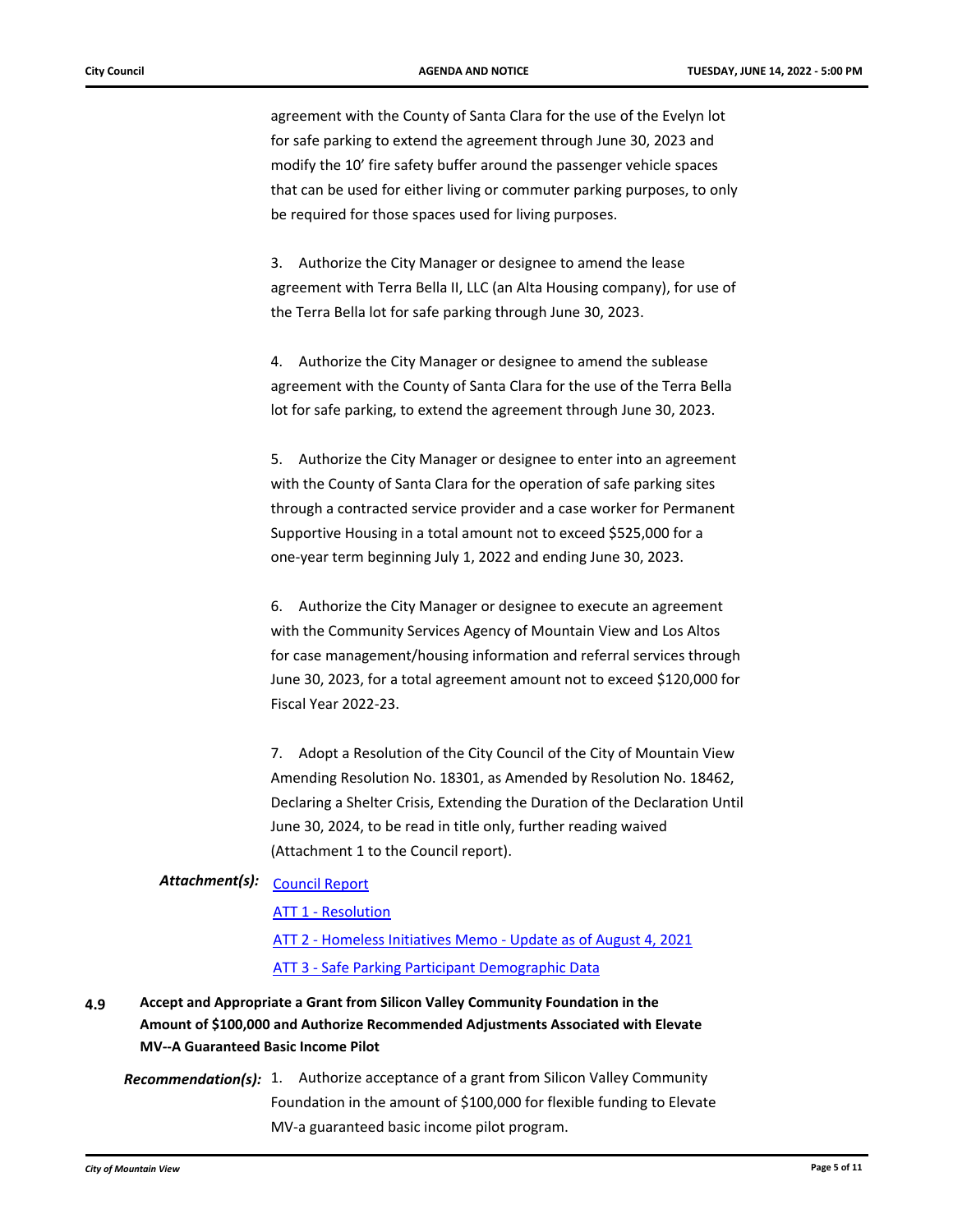2. Appropriate \$100,000 in the General Operating Fund-City Manager's Office, for grant funds beginning Fiscal Year 2021-22. (Five votes required)

3. Authorize the City Manager or designee to amend the agreement with the Community Services Agency to increase maximum compensation by \$8,241 for a total contract amount not to exceed \$1,366,607 to provide services as the Elevate MV program's Nonprofit Implementation Partner.

## Attachment(s): <u>[Council Report](http://mountainview.legistar.com/gateway.aspx?M=F&ID=9d4c1cd2-4a60-43d9-baa5-71832361fbcb.pdf)</u>

[ATT 1 - Silicon Valley Community Foundation Letter—March 21, 2022](http://mountainview.legistar.com/gateway.aspx?M=F&ID=efbd2219-ce8a-49bb-b31c-2abbd2ed04c3.pdf)

#### **4.10 [2020-21 Concrete Sidewalk and Curb Repairs, Project 21-06-Various Actions](http://mountainview.legistar.com/gateway.aspx?m=l&id=6497)**

Recommendation(s): 1. Transfer and appropriate \$309,000 from 2021-22 Concrete Sidewalk and Curb Repairs, Project 22-02, to 2020-21 Concrete Sidewalk and Curb Repairs, Project 21-06. (Five votes required)

> 2. Approve plans and specifications for 2020-21 Concrete Sidewalk and Curb Repairs, Project 21-06, and authorize staff to advertise the project for bidding.

3. Authorize the City Manager or designee to award the construction contract to the lowest responsible bidder if the bid is within the project budget.

## Attachment(s): [Council Report](http://mountainview.legistar.com/gateway.aspx?M=F&ID=6131a309-a3eb-4c0e-a362-f66b11e51243.pdf)

## **4.11 [Bicycle/Pedestrian Improvements \(Shoreline Boulevard Pathway\), Project 21-37-Award](http://mountainview.legistar.com/gateway.aspx?m=l&id=6499)  Professional Services Agreement**

**Recommendation(s):** Authorize the City Manager or designee to execute a professional services agreement with BKF Engineers of San Jose to provide design services for Bicycle/Pedestrian Improvements (Shoreline Boulevard Pathway, from Wright Avenue to Villa Street), Project 21-37, in a not-to-exceed amount of \$210,000.

## Attachment(s): <u>[Council Report](http://mountainview.legistar.com/gateway.aspx?M=F&ID=e765c529-fb37-40d2-b641-8e88d73c6b15.pdf)</u>

#### [ATT 1 - Project Location](http://mountainview.legistar.com/gateway.aspx?M=F&ID=0fa41759-464d-4c56-8ddf-1989d082e245.pdf)

#### **4.12 [759 West Middlefield Road and 2061 Stierlin Court-Accept Public Improvements](http://mountainview.legistar.com/gateway.aspx?m=l&id=6515)**

Recommendation(s): 1. Accept the public improvements for the development at 759 West Middlefield Road for maintenance throughout their useful life.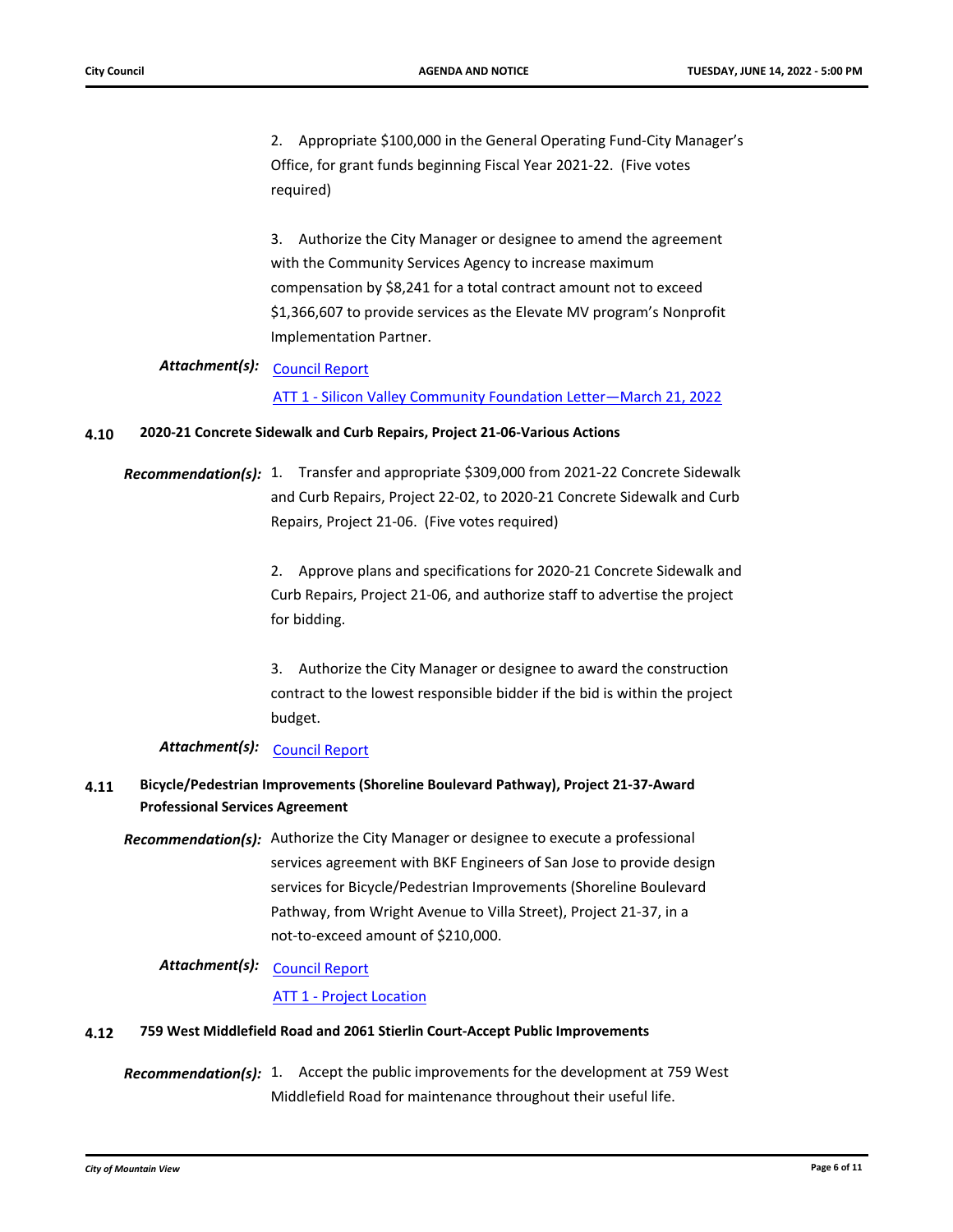2. Accept the public improvements for the development at 2061 Stierlin Court for maintenance throughout their useful life.

## Attachment(s): [Council Report](http://mountainview.legistar.com/gateway.aspx?M=F&ID=c6fc0271-4dbc-4724-ae9f-ccb15ac2a298.pdf)

#### **4.13 [Appointment to the Youth Advisory Committee for the 2022-23 School Year Term](http://mountainview.legistar.com/gateway.aspx?m=l&id=6527)**

Recommendation(s): Appoint 15 members to the Youth Advisory Committee for the 2022-23 school year term and eight members-at-large/alternates to the Youth Advisory Committee for the 2022-23 school year term, as recommended by the Council Youth Services Committee.

## Attachment(s): <u>[Council Report](http://mountainview.legistar.com/gateway.aspx?M=F&ID=b23ae7de-201d-4b0d-8caf-2e18cc82cb52.pdf)</u>

#### [ATT 1 - CYSC Staff Report](http://mountainview.legistar.com/gateway.aspx?M=F&ID=e22a2999-181a-4ae6-964a-f164e20d3eb0.pdf)

#### **4.14 [Amendment to Agreement with Seifel Consulting, Inc.](http://mountainview.legistar.com/gateway.aspx?m=l&id=6550)**

Recommendation(s): Authorize the City Manager or designee to execute an amendment to increase an existing professional services contract by \$50,000, for a total contract amount not to exceed \$150,000, with Seifel Consulting, Inc., for consultant services associated with the analysis and evaluation of affordable housing projects and to extend the term to December 31, 2022.

## Attachment(s): [Council Report](http://mountainview.legistar.com/gateway.aspx?M=F&ID=05e38c7a-19da-4c91-bcfc-bc853c525e40.pdf)

#### **4.15 [General Municipal Election for Three Councilmembers-November 8, 2022](http://mountainview.legistar.com/gateway.aspx?m=l&id=6554)**

Recommendation(s): 1. Adopt a Resolution of the City Council of the City of Mountain View Calling a General Municipal Election for the Purpose of Electing Three (3) Members of the City Council, Requesting the Board of Supervisors to Authorize the Registrar of Voters to Contract for Election Services, Authorizing the City Clerk to Contract with the County of Santa Clara Pertaining to Services to Be Performed by the County in Connection with the General Municipal Election to Be Held on Tuesday, November 8, 2022, and Related Actions, to be read in title only, further reading waived (Attachment 1 to the Council report).

> 2. Adopt a Resolution of the City Council of the City of Mountain View Adopting a 200-Word Maximum for a Candidate's Statement of Qualifications and Charging Each Candidate for a Fixed Share of Costs for the Printing, Handling, Translating, and Mailing for the General Municipal Election to be Held on Tuesday, November 8, 2022, to be read in title only, further reading waived (Attachment 2 to the Council report).

3. Direct the City Clerk to take all necessary actions related to the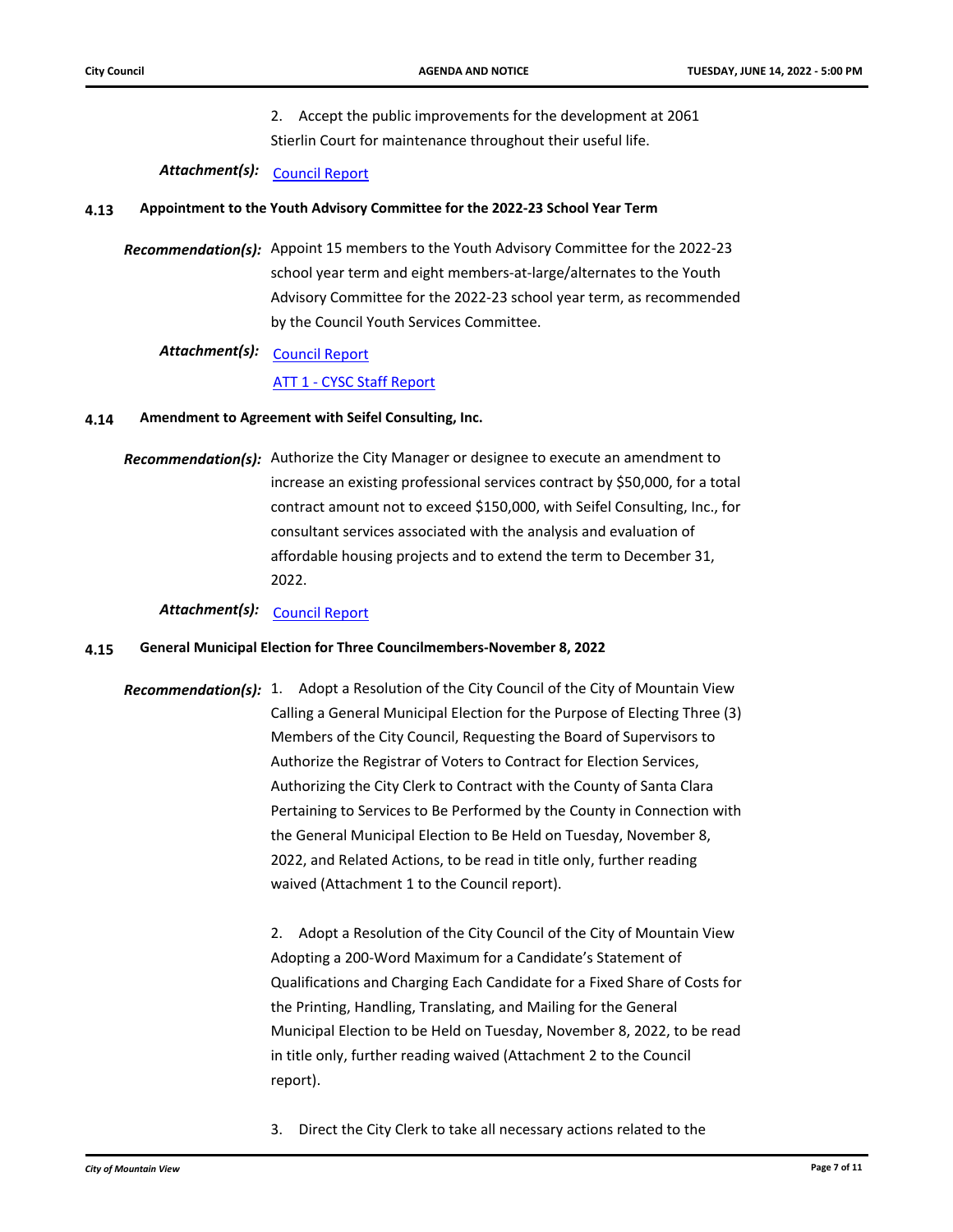conduct of the November 8, 2022 General Municipal Election.

## Attachment(s): <u>[Council Report](http://mountainview.legistar.com/gateway.aspx?M=F&ID=0fcc6a0f-ce3f-40ad-801a-1c8e24c4aa90.pdf)</u> **[ATT 1 - Resolution - Calling Election](http://mountainview.legistar.com/gateway.aspx?M=F&ID=6593a1fe-8a1a-436a-ac3a-4ba56425441e.pdf)** [ATT 2 - Resolution - Candidate Statement](http://mountainview.legistar.com/gateway.aspx?M=F&ID=91de9810-e344-4d07-814e-afde0230294f.pdf)

#### **5. ORAL COMMUNICATIONS FROM THE PUBLIC ON NONAGENDIZED ITEMS**

This portion of the meeting is reserved for persons wishing to address the Council on any matter not on the agenda. Speakers are allowed to speak on any topic for up to three minutes during this section. If there appears to be a large number of speakers, speaking time may be reduced to no less than 1.5 minutes. State law prohibits the Council from acting on nonagenda items.

#### **6. NEW BUSINESS**

#### **6.1 [Introduction of an Ordinance to Amend Campaign Finance Regulations](http://mountainview.legistar.com/gateway.aspx?m=l&id=6463)**

Recommendation(s): Introduce an Ordinance of the City of Mountain View Amending Chapter 2, Article XII, of the Mountain View City Code Relating to Campaign Finance, to be read in title only, further reading waived, and set a second reading for June 28, 2022 (Attachment 1 to the Council report).

Attachment(s): <u>[Council Report](http://mountainview.legistar.com/gateway.aspx?M=F&ID=aef9d314-807b-4f99-8d31-0544bb6548b9.pdf)</u> [ATT 1 - Ordinance](http://mountainview.legistar.com/gateway.aspx?M=F&ID=694212d7-c2a6-4b89-94fa-b8f55c7cb0fa.pdf)

#### **7. PUBLIC HEARING**

#### **7.1 [Public Hearing for the Fiscal Year 2022-23 Recommended Budget](http://mountainview.legistar.com/gateway.aspx?m=l&id=6548)**

Recommendation(s): 1. Convene a public hearing, accept public comment, and provide input to staff on the Fiscal Year 2022-23 Recommended Budget (Attachment 1 to the Council report).

> 2. Commit a total of \$14,400 in Fiscal Year 2021-22 from three park in-lieu fees in the Park Land Dedication Fund to the acquisition of open space in the Central and Stierlin Planning Areas.

## Attachment(s): <u>[Council Report](http://mountainview.legistar.com/gateway.aspx?M=F&ID=1ad3d457-ec0a-43c9-b36d-5729139ae571.pdf)</u>

[ATT 1 - Fiscal Year 2022-23 Recommended Budget](http://mountainview.legistar.com/gateway.aspx?M=F&ID=fb21c491-7b76-4070-b9b6-f93e3cf83462.pdf) [ATT 2 - Council Strategic Work Plan Update](http://mountainview.legistar.com/gateway.aspx?M=F&ID=98ea9b92-d09b-4fdd-ae5d-65cb83562909.pdf)

#### **8. COUNCIL, STAFF/COMMITTEE REPORTS**

No action will be taken on any questions raised by the Council at this time.

## **9. CLOSED SESSION REPORT**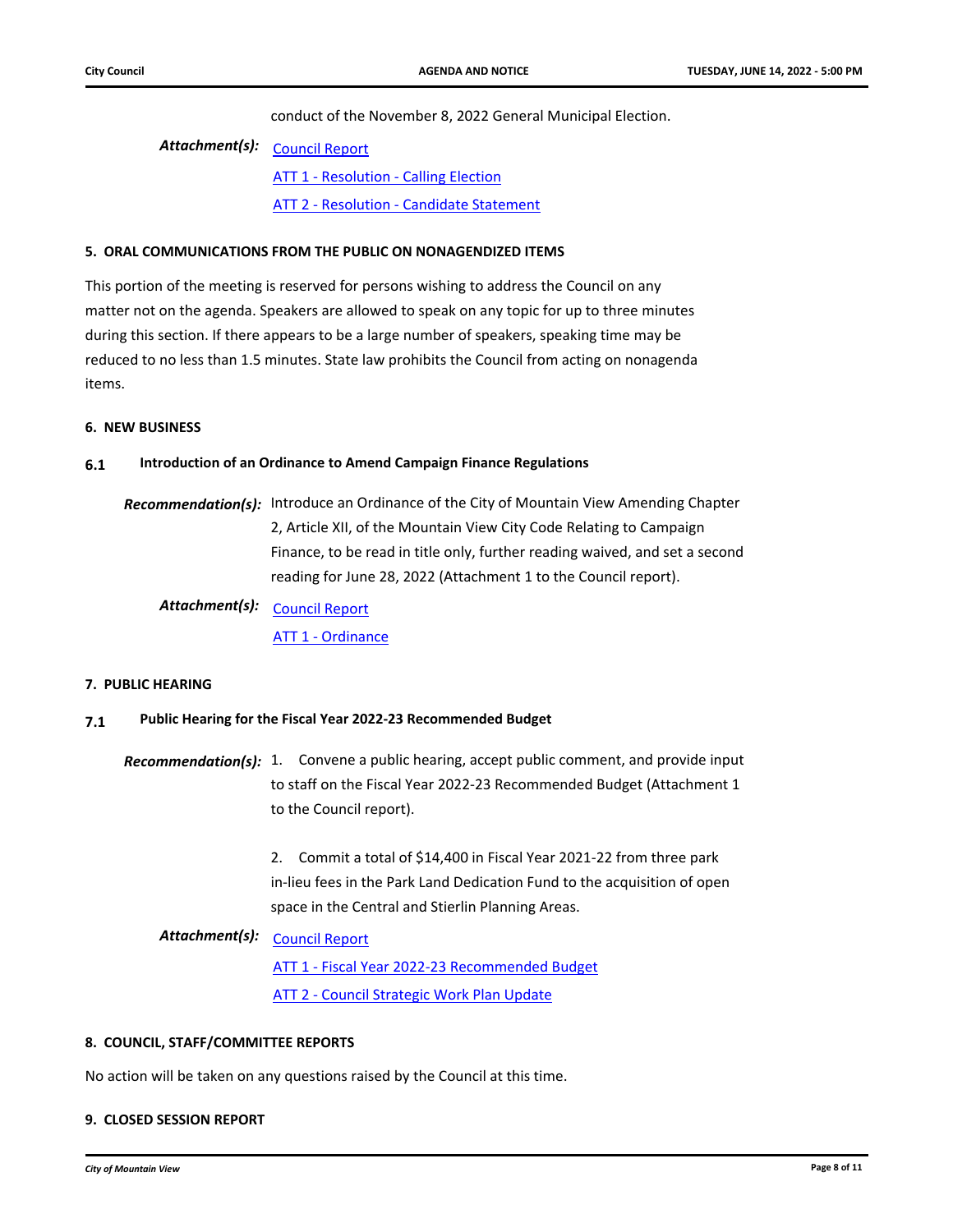## **10. ADJOURNMENT**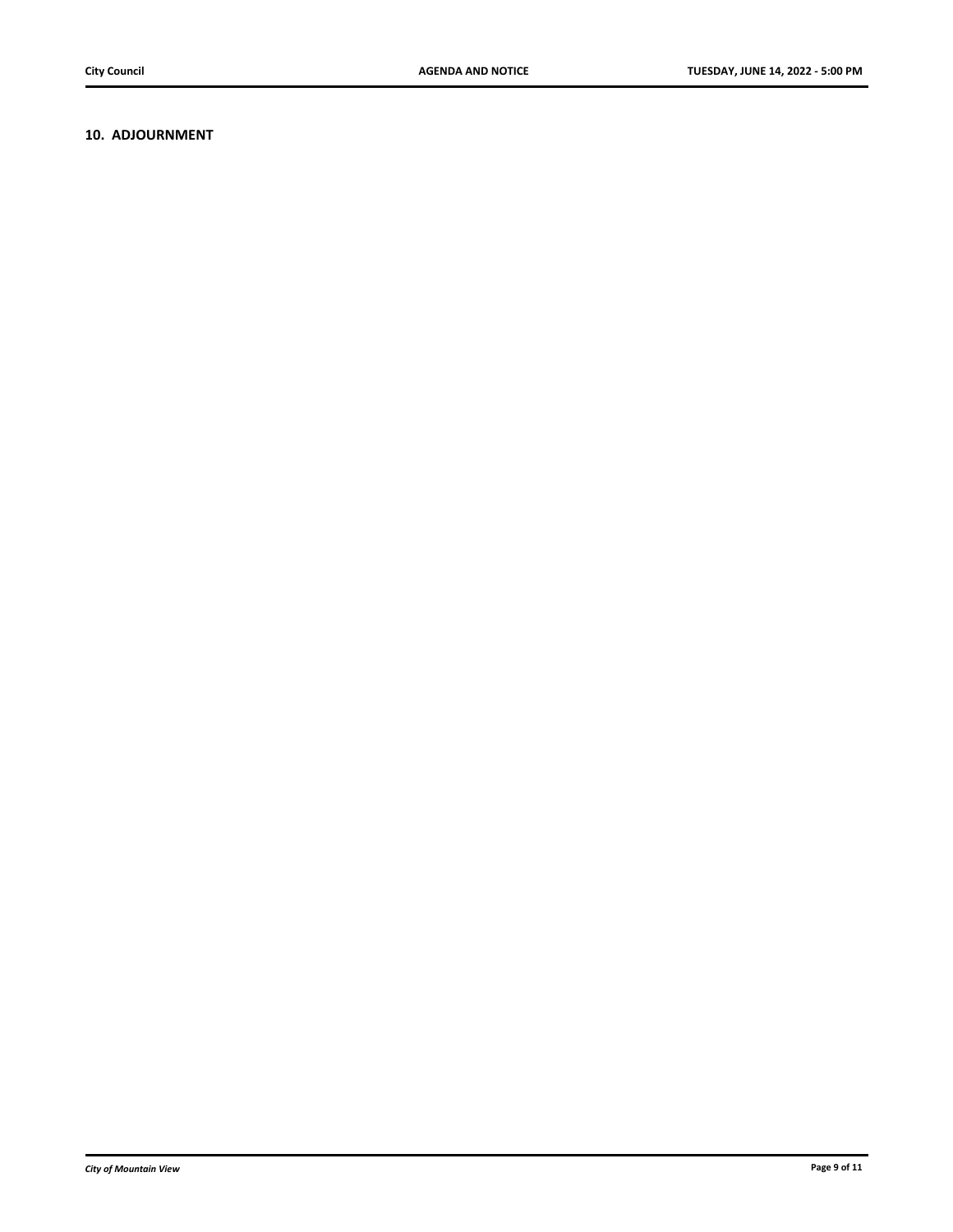#### NOTICE TO THE PUBLIC:

There is a 90-day limit for the filing of a challenge in Superior Court to certain City administrative decisions and orders which require a hearing by law, the receipt of evidence and the exercise of discretion. The 90-day limit begins on the date the decision is final (Code of Civil Procedure Section 1094.6). Further, if you challenge an action taken by the City Council in court, you may be limited, by California law, including but not limited to Government Code Section 65009, to raising only those issues you or someone else raised in the public hearing, or in written correspondence delivered to the City Council prior to or at the public hearing. The City Council may be requested to reconsider a decision if the request is made prior to the next City Council meeting.

The agenda and staff reports may be viewed at the Mountain View Library, 585 Franklin Street, beginning the Thursday evening before each meeting and at the City Clerk's Office, 500 Castro Street, Third Floor, beginning Friday morning prior to Tuesday City Council meetings. Agenda materials may also be viewed online at mountainview.legistar.com.

Any writings or documents provided to a majority of the City Council regarding any item on this agenda will be made available for public inspection in the City Clerk's Office during normal business hours and at the Council Chambers at City Hall, 2nd Floor, during the meeting.

City Council meetings are broadcast live on Comcast Channel 26 and replayed on Thursday at 6:30 p.m., Saturday at 10:00 a.m., and Sunday at 5:00 p.m. In addition, Council meetings are webcast live and archived at mountainview.legistar.com.

The Council may consider and act on items listed on the agenda in any order and thus those interested in an item listed on the agenda are advised to be present throughout the meeting. The reading of the full text of ordinances and resolutions will be waived unless a Councilmember requests otherwise. Per Council Policy A-13, no new items of business will begin after 10:00 p.m. unless an exception is made by vote of the Council.

Pursuant to the Americans with Disabilities Act (ADA), if you need special assistance in this meeting, please contact the City Clerk's Office at (650) 903-6399. Notification of 48 hours prior to the meeting will enable the City to make reasonable arrangements to ensure accessibility to this meeting. (28 CFR 35.160 (b) (1))

#### ADDRESSING THE COUNCIL:

Anyone wishing to address the Council is requested to fill out a blue speaker card and deposit it with the City Clerk to ensure that your name is accurately recorded in the minutes.

Pursuant to Council Policy A-13, an individual speaker shall have up to 3 minutes to address the Council. For any agenda item or for Oral Communications on nonagenda items, if there appears to be a large number of speakers, the Mayor may reduce speaking time to no less than 1.5 minutes per speaker unless there is an objection from Council by majority vote.

If requested in advance of the public input portion of the agenda item to the Mayor or City Clerk, a speaker who represents five or more members of the public in attendance who complete cards but elect not to speak may have up to 10 minutes to address the Council, if the Mayor determines that such extension will reduce the total number of speakers who planned to speak.

An applicant and/or appellant for a zone change, precise plan or quasi-judicial hearing or appeal to the Council shall have up to 10 minutes to address the Council and, with the consent of the Council, two minutes of rebuttal at the conclusion of all public speakers.

Pursuant to City Council Code of Conduct Chapter 6, no person who addresses the Council shall make any belligerent, personal, slanderous, threatening or abusive remark, statement, or commentary toward the Council, staff or other individuals in a manner which disrupts, disturbs, or otherwise impedes the orderly conduct of the Council meeting, nor shall any person engage in any disorderly conduct which disrupts or impedes the orderly conduct of the meeting. Any violation of this rule shall be grounds for terminating the speaker's comment period. Continued inappropriate behavior or comments, after having been directed to discontinue, shall be grounds for removal from the meeting.

Pursuant to Government Code Section 54954.3(b)(1), at least twice the allotted speaking time will be provided to a member of the public who utilizes a translator.

To request Russian, Spanish or Chinese interpretation, please contact the City Clerk's office by 5:00 p.m. at least two business days prior to the day of the scheduled Council meeting by phone at (650) 903-6399 or by email at city.clerk@mountainview.gov.